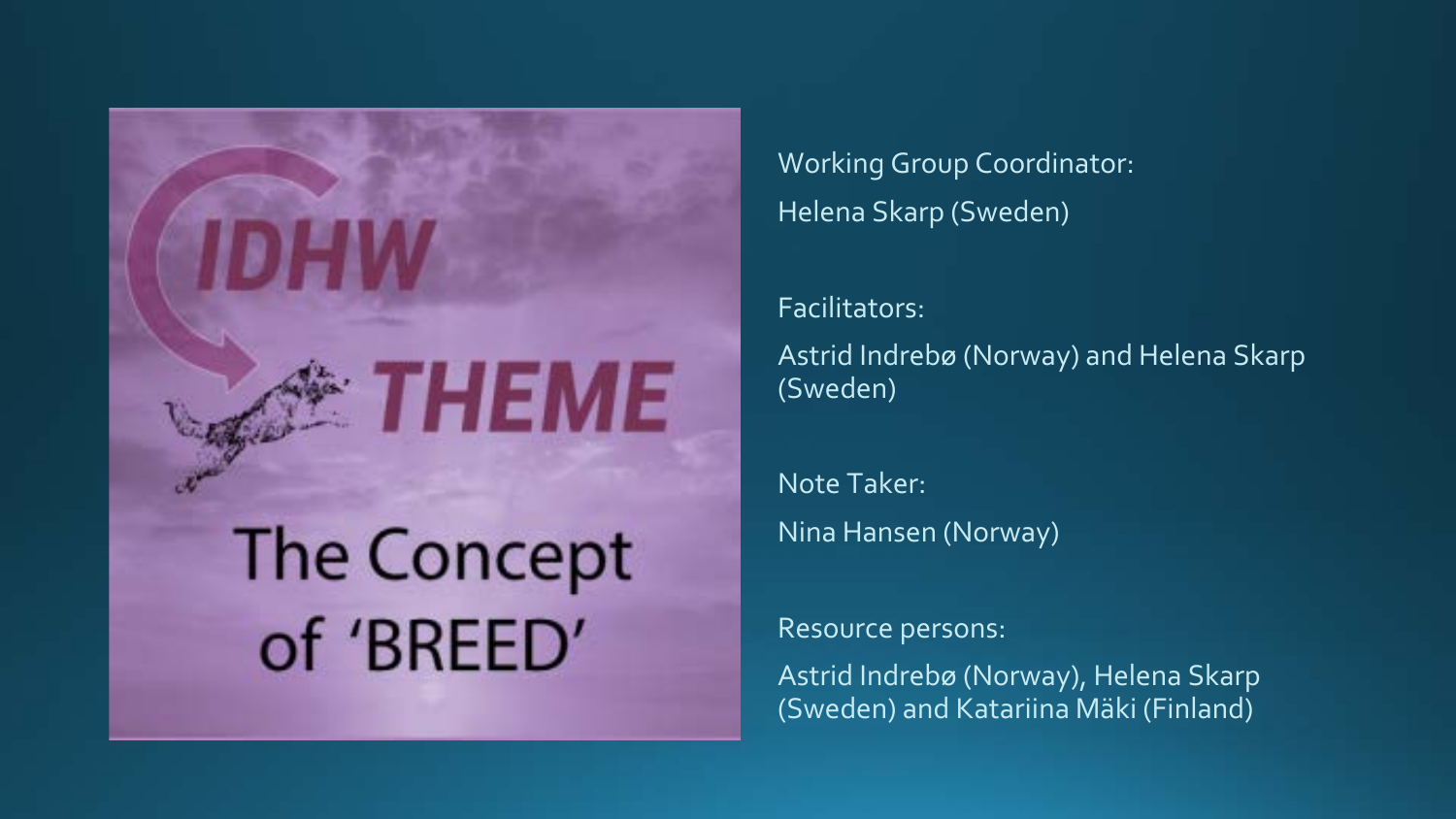### Key activities for this theme include:

- **The Concept** of 'BREED'
- Identify current definitions in use and reasons for these definitions being in use.
- Describe possible ways of defining dog breeds, pros and cons of different definitions.
- Identify stakeholders and expertise on the area.
- Assess the need to update/revise definition.
- If changes are suggested: Investigate when/where/by whom updates in definition can/should be made.
- Long term and short term goals, strategies and priorities.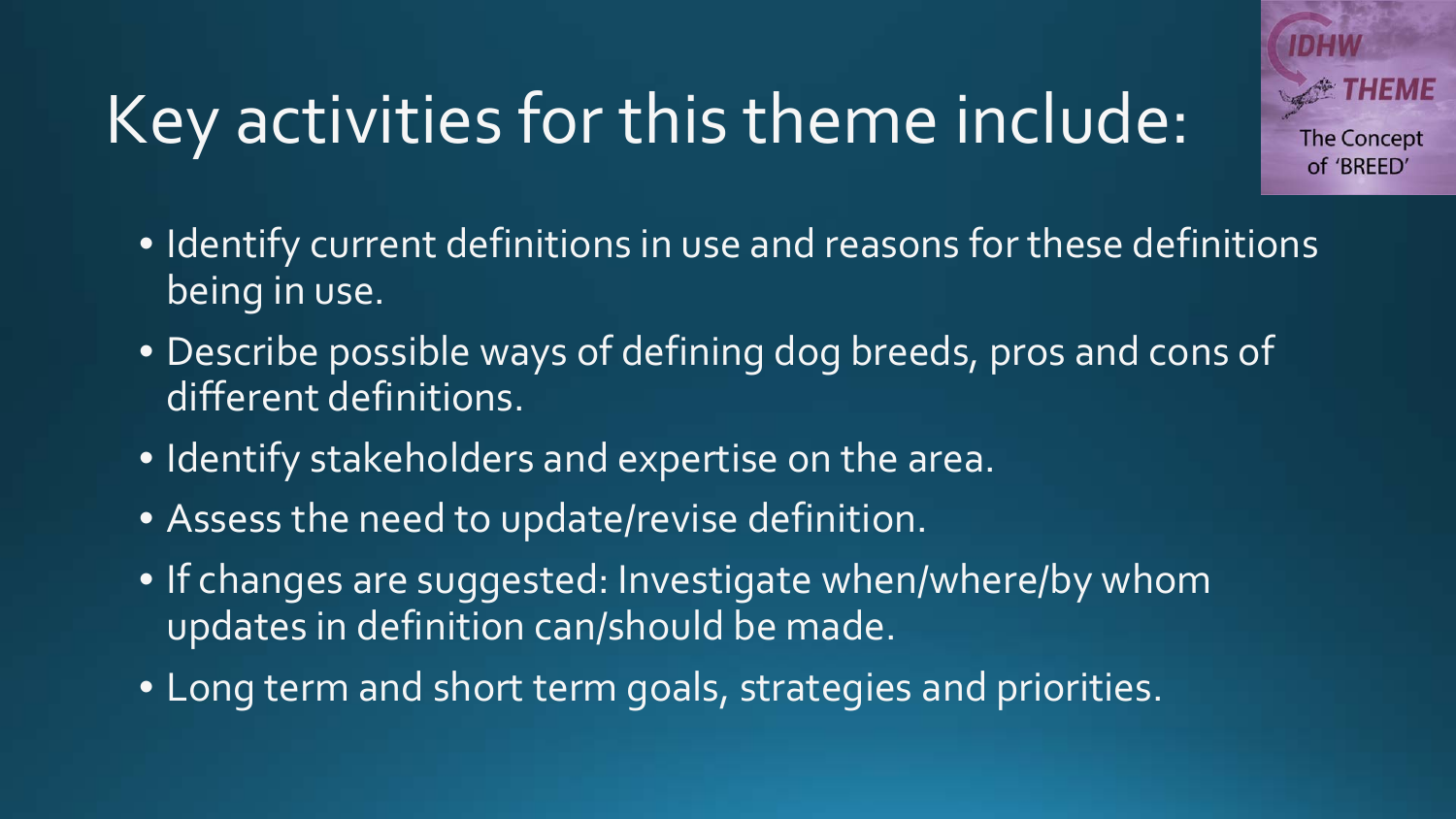## Defining breed

- Describe the reasons for keeping dogs divided into different breeds today. Positive<br>aspects.
- Temperament
- Phenotype
- Working history /Culture and history
- Predictability
- You know what you are going to get, predictable
- Size
- Behaviours
- Explicit criteria and hidden criteria
- A breed is a reference point
- Health

**The Concept** of 'BREED'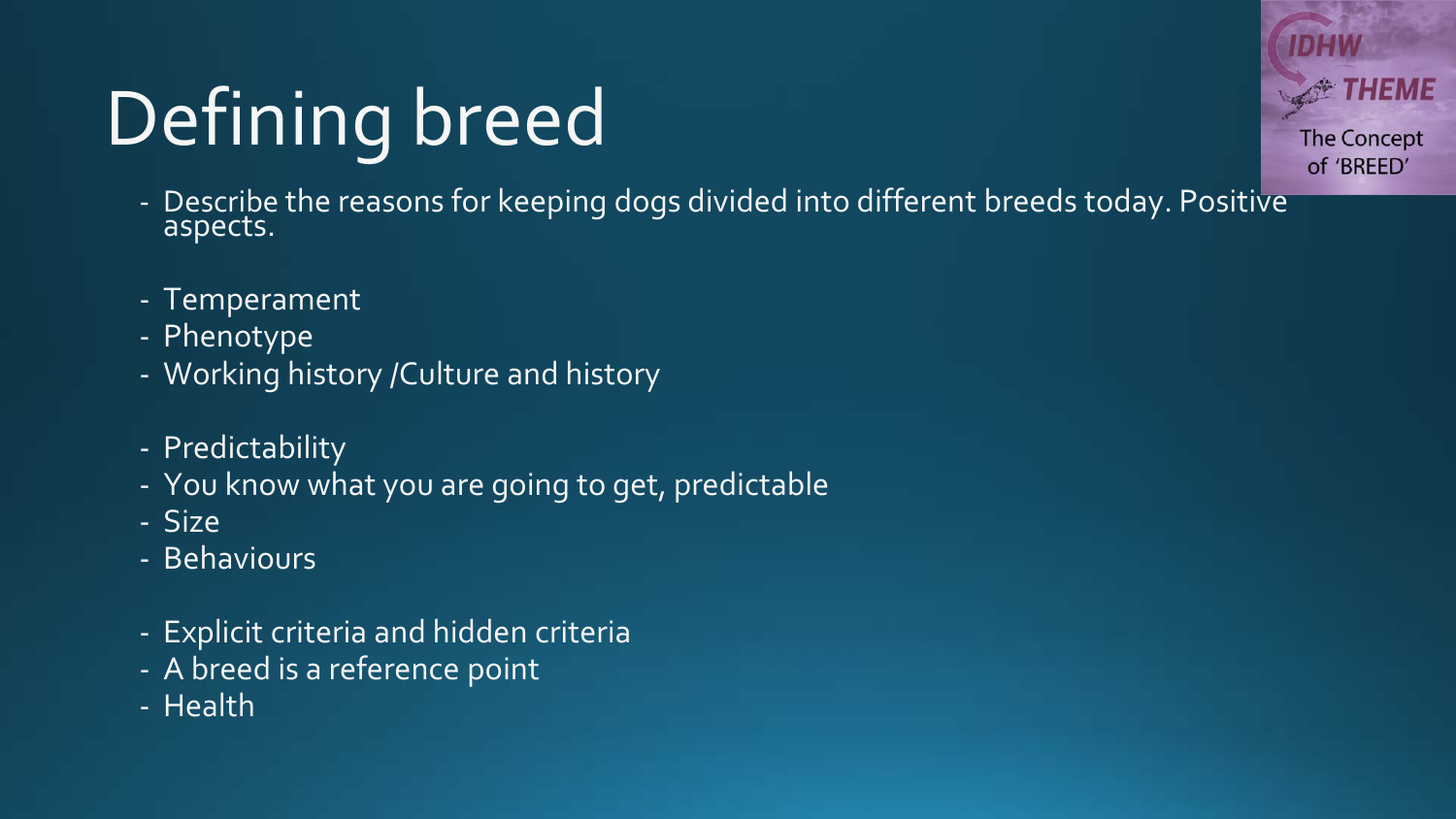- What is the core of the breed: the way it looks, the way it behaves, its ancestry, its unique set of alleles, all of this combined?
- Some different priorities depending on breed
- Different priorities depending e.g. if ask a KC/ breed club or somebody outside the dog world.
- Usually a balance between temperament and body construction /appearance (conformation)
- Associated or perceived health problems or behavioural risks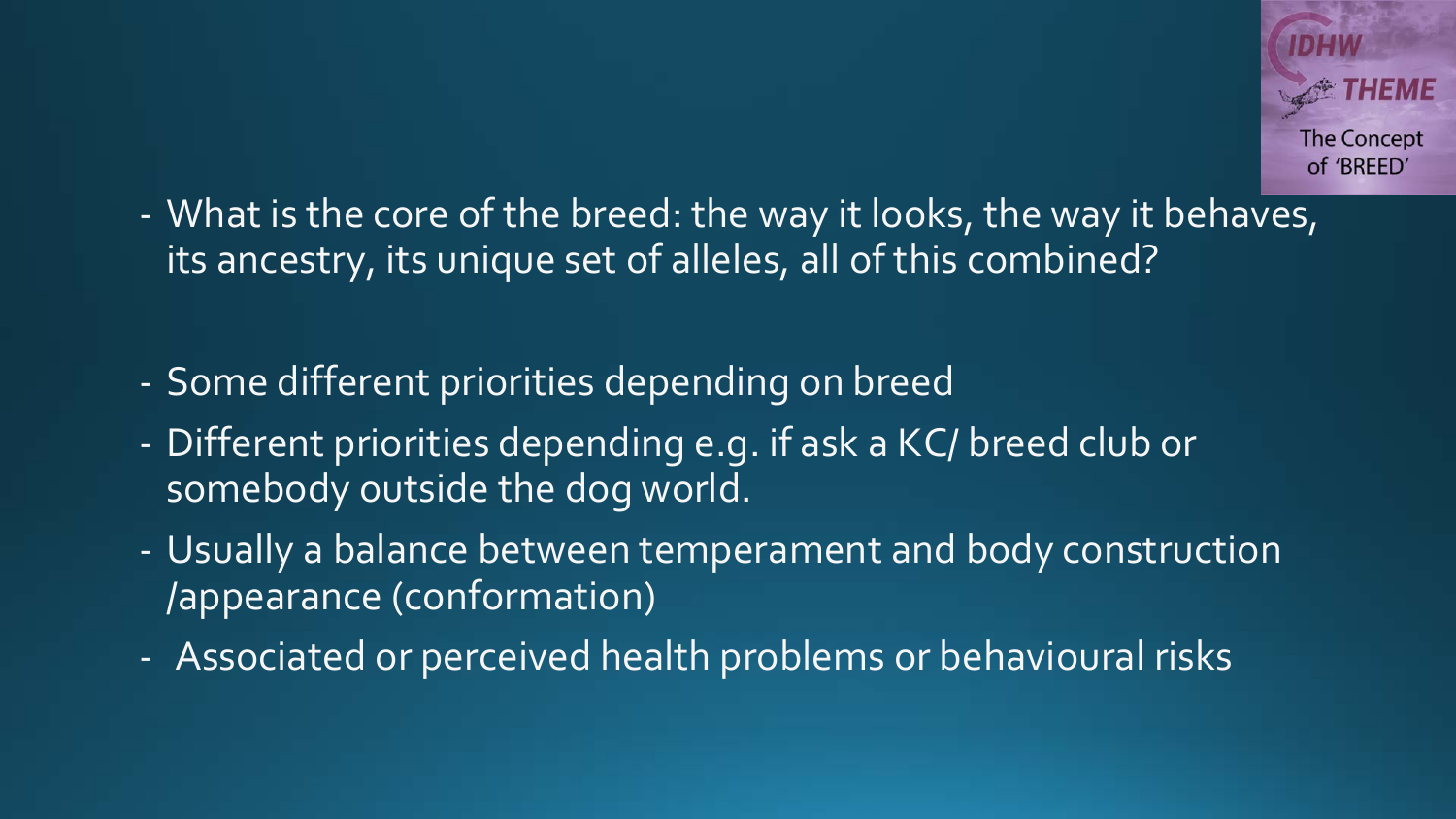- Q. To what extent does each of the underlying dimensions (population, phenotype, geographic etc.) of the concept of breed impact the health and welfare of dogs?
- Add time as a dimension (e.g. surge in popularity)
- Different emphasis between breeds
- Often driven by focus for the breed (e.g exhibition, competition, working/societal function)
- Embrace diversity of form and function within breeds (e.g. working v show type)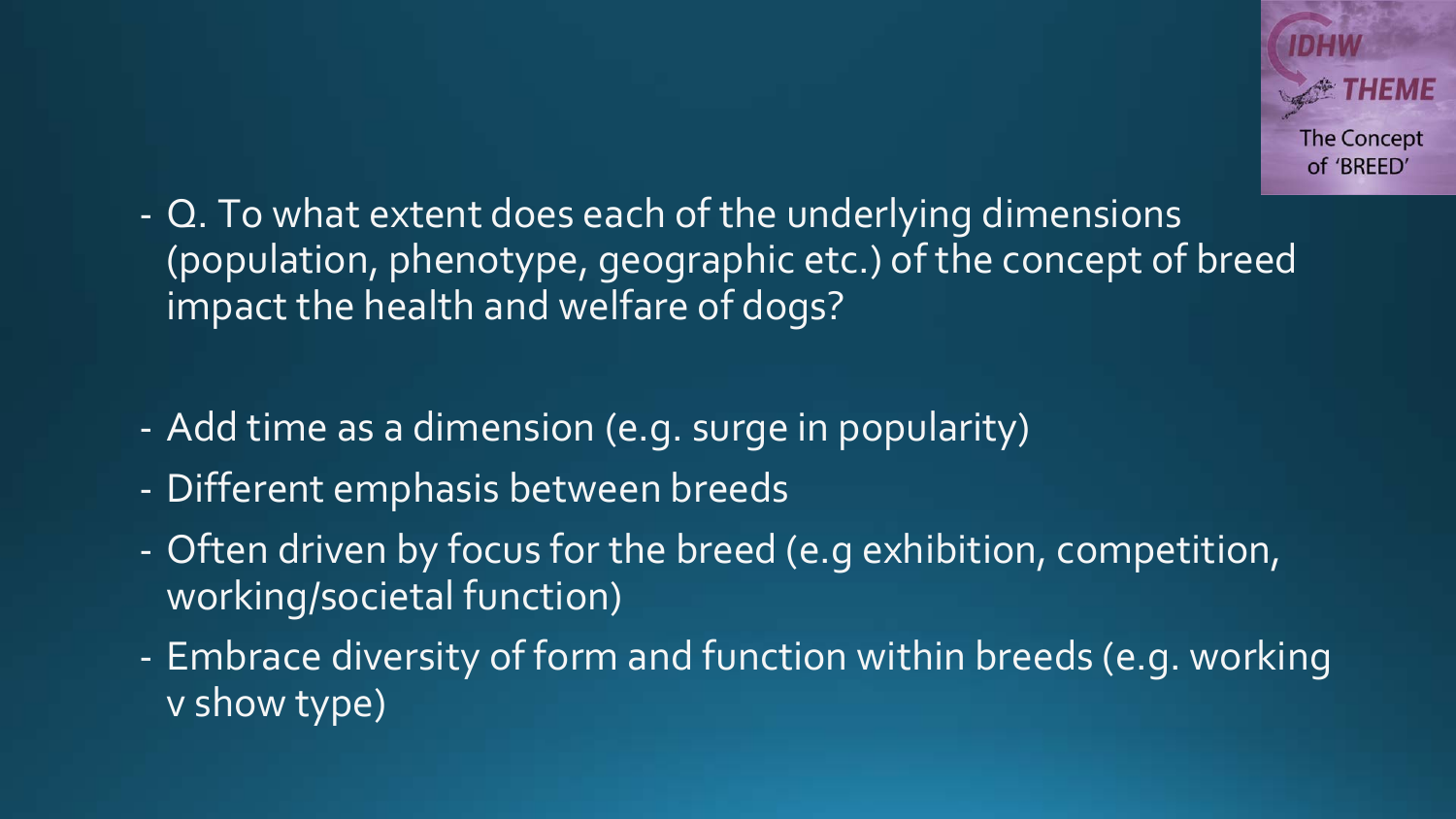- Q. What do we want with the breeds, preserve vs. develop? What happens if we only preserve/only develop? The role of "fashion"?
- Need for development is important factor (i.e. health issue, popularity/supply or other?)
- Where coat color is connected with health problems then it should be 'banned' otherwise be more flexible for the public/fashion demand - focus on health
- Colors that change the expression of the breed eg eye colour that for instance make a companion dog look aggressive should be discouraged.
- Harmonization of varieties in terms of color and coat type.
- 'Development' intent can be positive or negative (perhaps sometimes both).
- Genetics cannot be fixed (heritability produces change).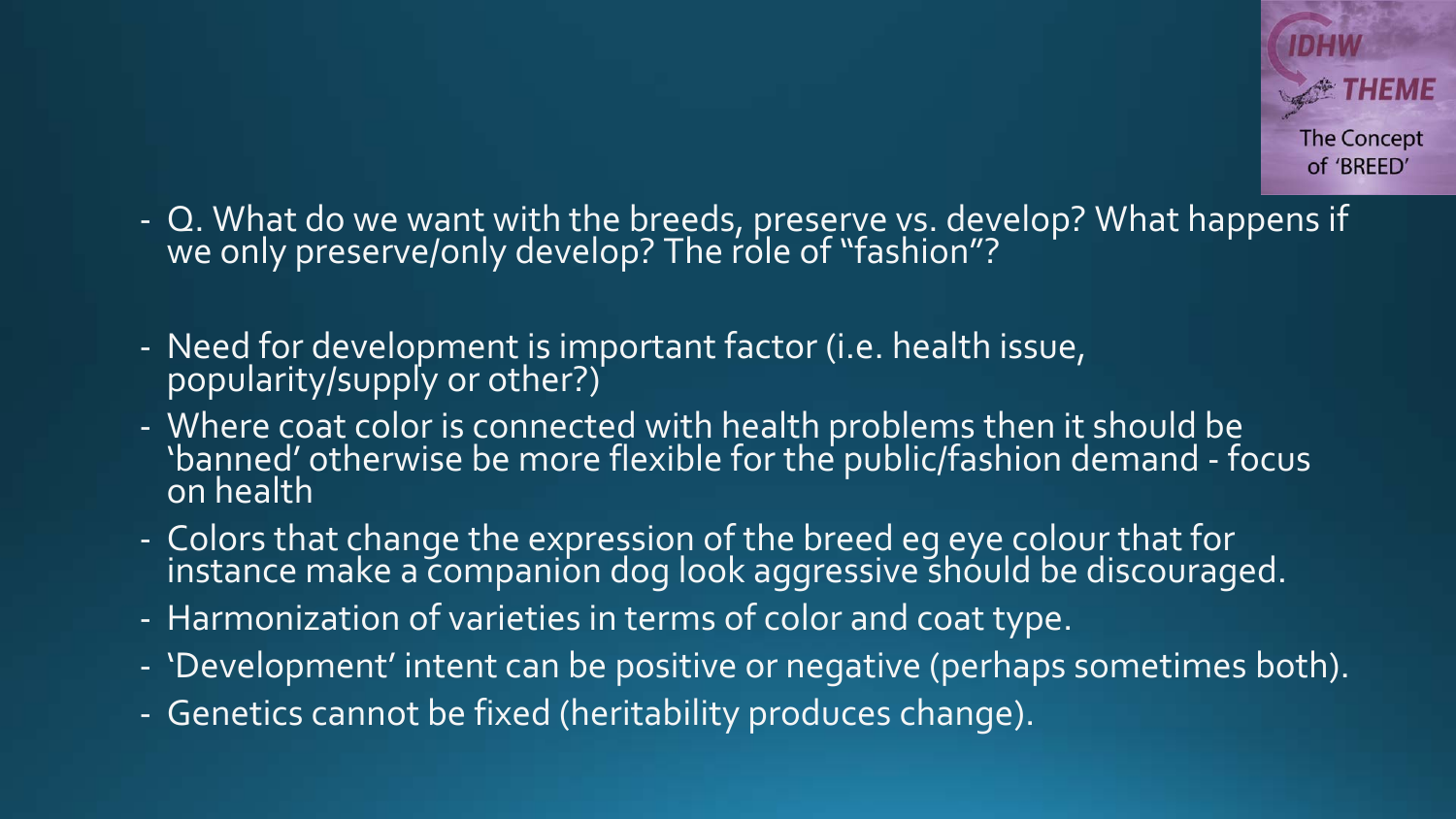- How do we define breeds today? Since when? Why? The history of breeds – why do we have 346 breeds (FCI)? Do we need them all as<br>separate breeds with closed studbooks? Differences within breed sometimes greater than differences between breeds.
	- FCI definition: "A population of dogs sharing definable and inheritable phenotypic characteristics, after breeding undertaken by humans over a given period of time, allowing this population to be distinguished from other defined populations of dogs/or defined breeds." (Modified after Clutton-Brock (1999))
	- The number of breeds are not a problem as long as interbreeding is permitted between related breeds and/or breeds with common breeding goals, in a controlled way.
	- Using genetic tests to determine common ancestry and/or genetic disorder risks can be useful tools.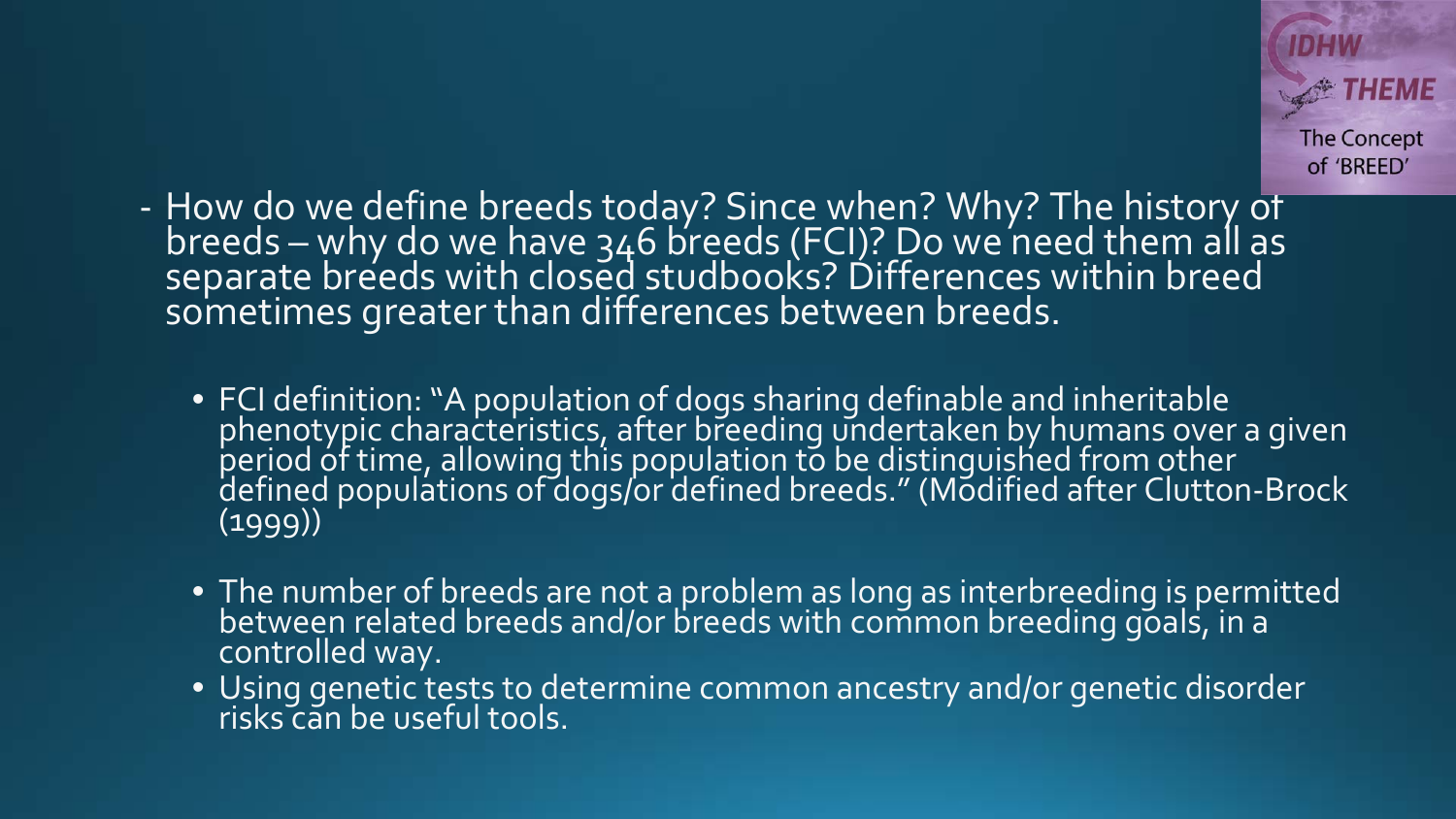- FCI, UK and USA regulations concerning recognition of new breeds § New breeds we accept on national basis? "*FCI : A new breed can be recognized as such when it meets the definition of a breed.*

*New breeds can be either a population of dogs, which is regionally or nationally recognized or a new population of a unique type of dog. They cannot be the result of a direct cross between two FCI recognized breeds.*"

- Registration in an activity register with microchip as reference should be allowed for all dogs. Consider recording a breeding history?
- The KCs should be "the go to place" for all dogs. This does not mean that they all should get pedigrees.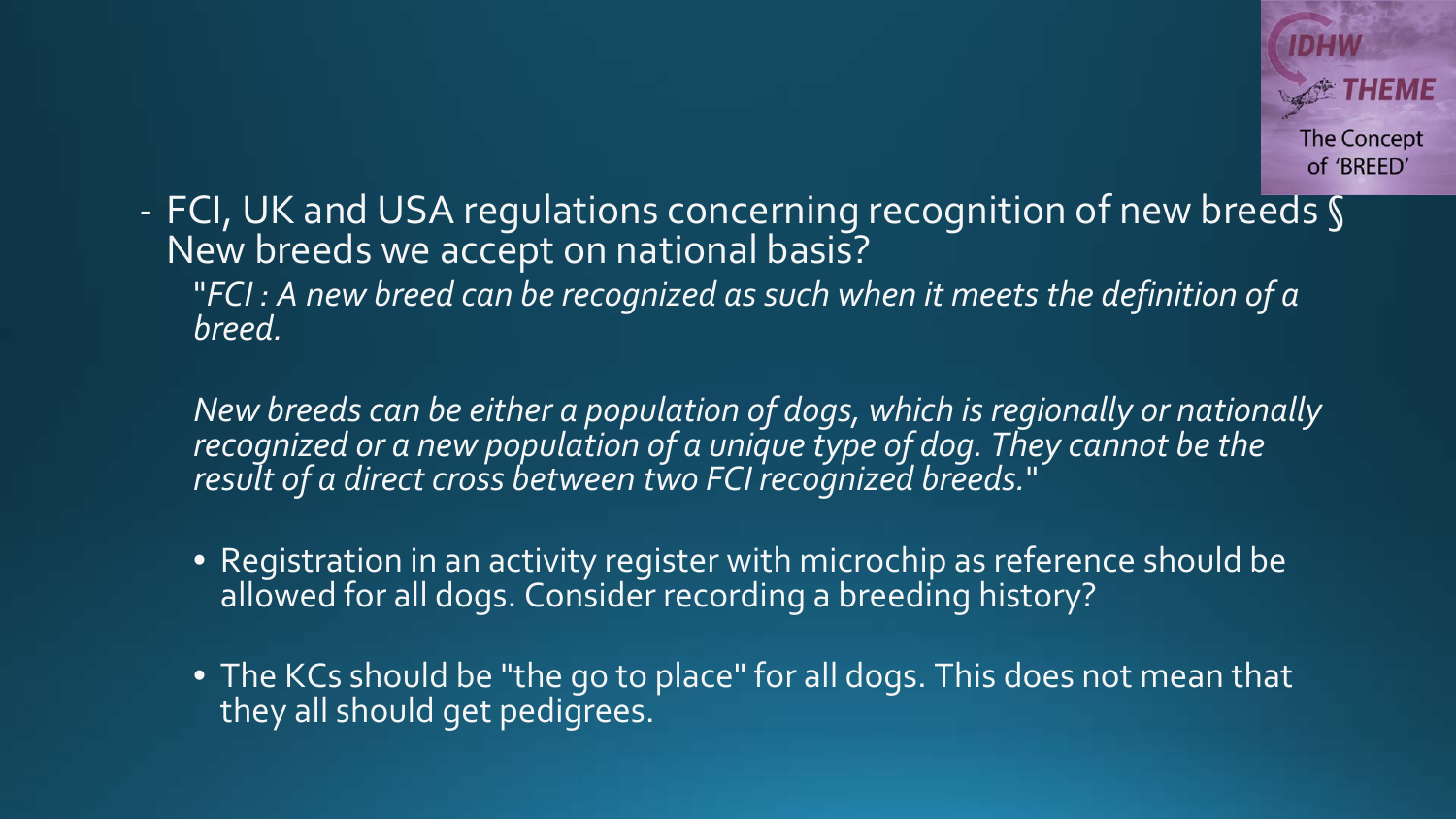- Pros and cons of the definitions we use today. Is it possible to have closed studbooks forever? Genetic diversity – why is that important?

- A dog is a dog and stud books should not be entirely closed.
- Permit reasonable preservation of genetic diversity without damaging the core purpose of the breed (but the core purpose can change).
- Trends and fashion have a tendency towards harm if uncontrolled.
- Diversity important for health and fertility.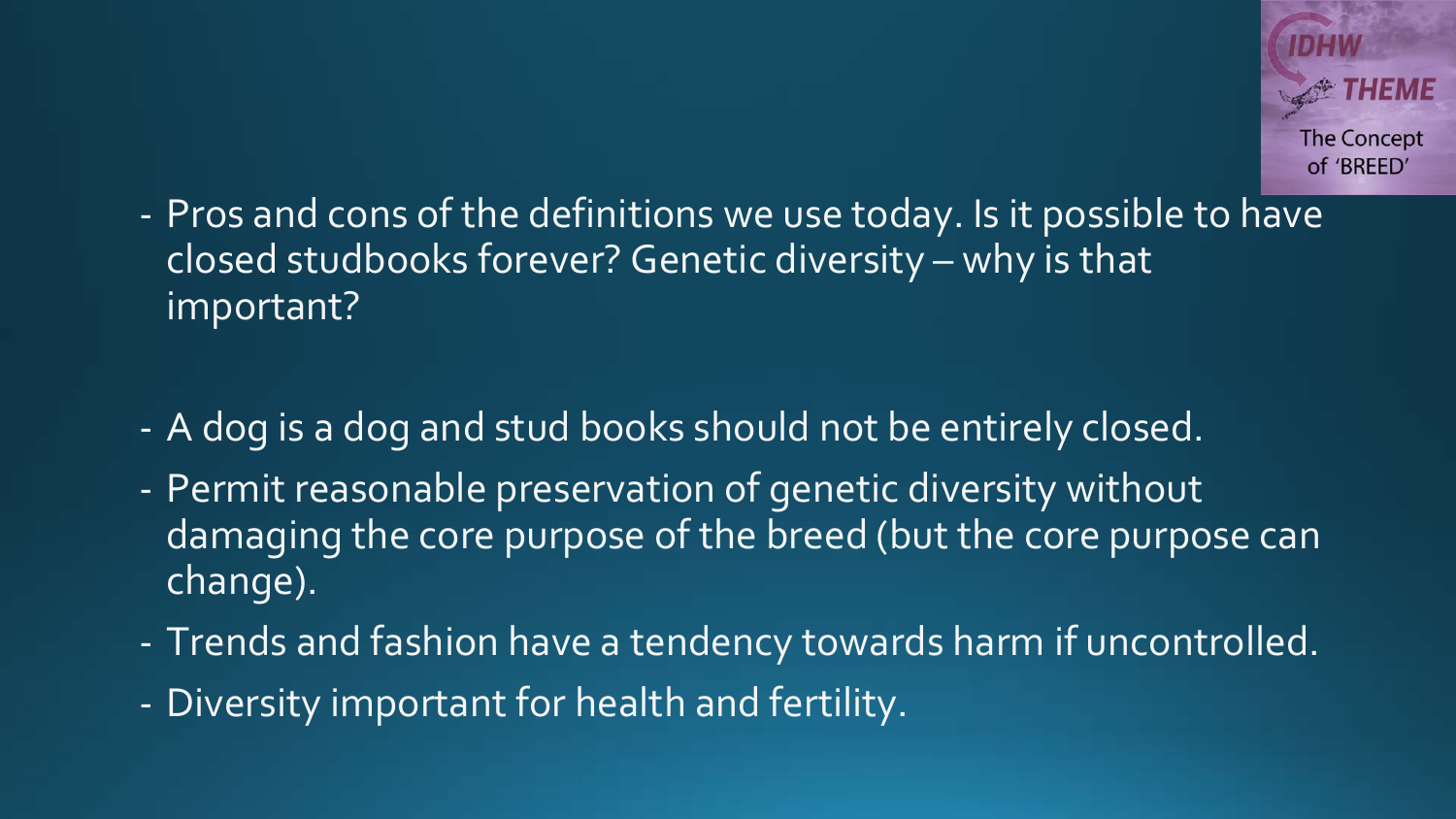The FCI-list about crossing of varieties and closely related breeds.

• We believe that this concept should be explored and potentially expanded/developed to create an environment of permission for national KCs to employ more open registries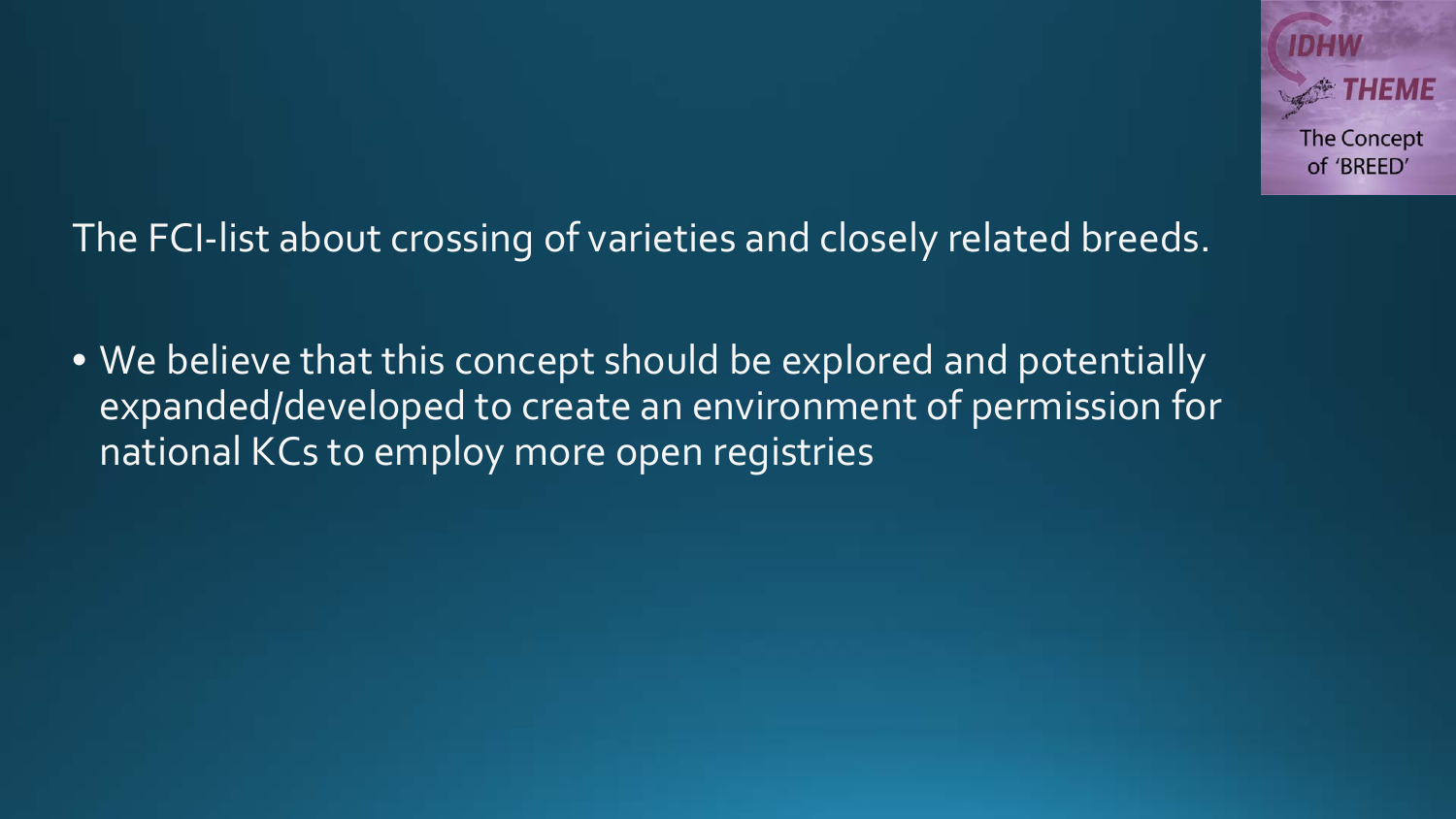An update on national crossing projects – saving small populations by<br>increasing the genetic diversity and/or improving health and/or temperament status and or reproductive fitness. How can we promote such projects? Impact of single time crosses?

- Use the data from cross-breeding projects (particularly aimed at health or hybrid vigour) to promote further activity/development. If more data is needed we should collect such data.
- Create guidelines, a quality standard and outline methodology for cross breeding projects.
- Experience has shown To achieve an improvement of the more important positive aspects (e.g. health and/or mentality and/or working ability) we may have to tolerate negative aspects (e.g minor conformational change).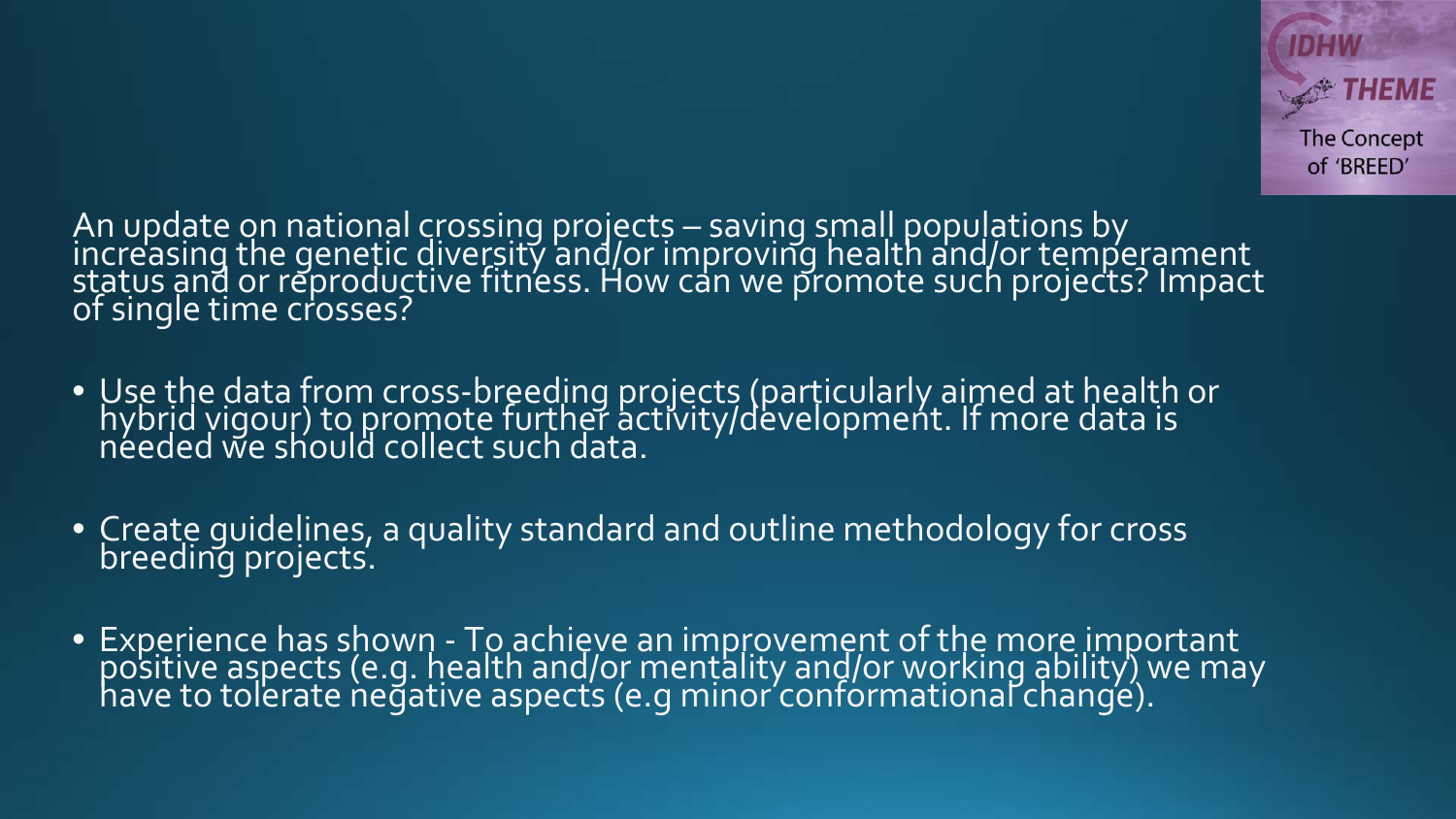Breeds with anatomic features which are (more or less) genetically impossible to avoid in order to breed for desired traits that are described in the breed standard (e.g., ridgeless dogs in ridgeback breeds, coated dogs in hairless breeds)

• Varieties lacking the afore mentioned desired trait should be fully accepted for breeding and showing (e.g. ridge back and ridge less). Breeding between varieties should be allowed.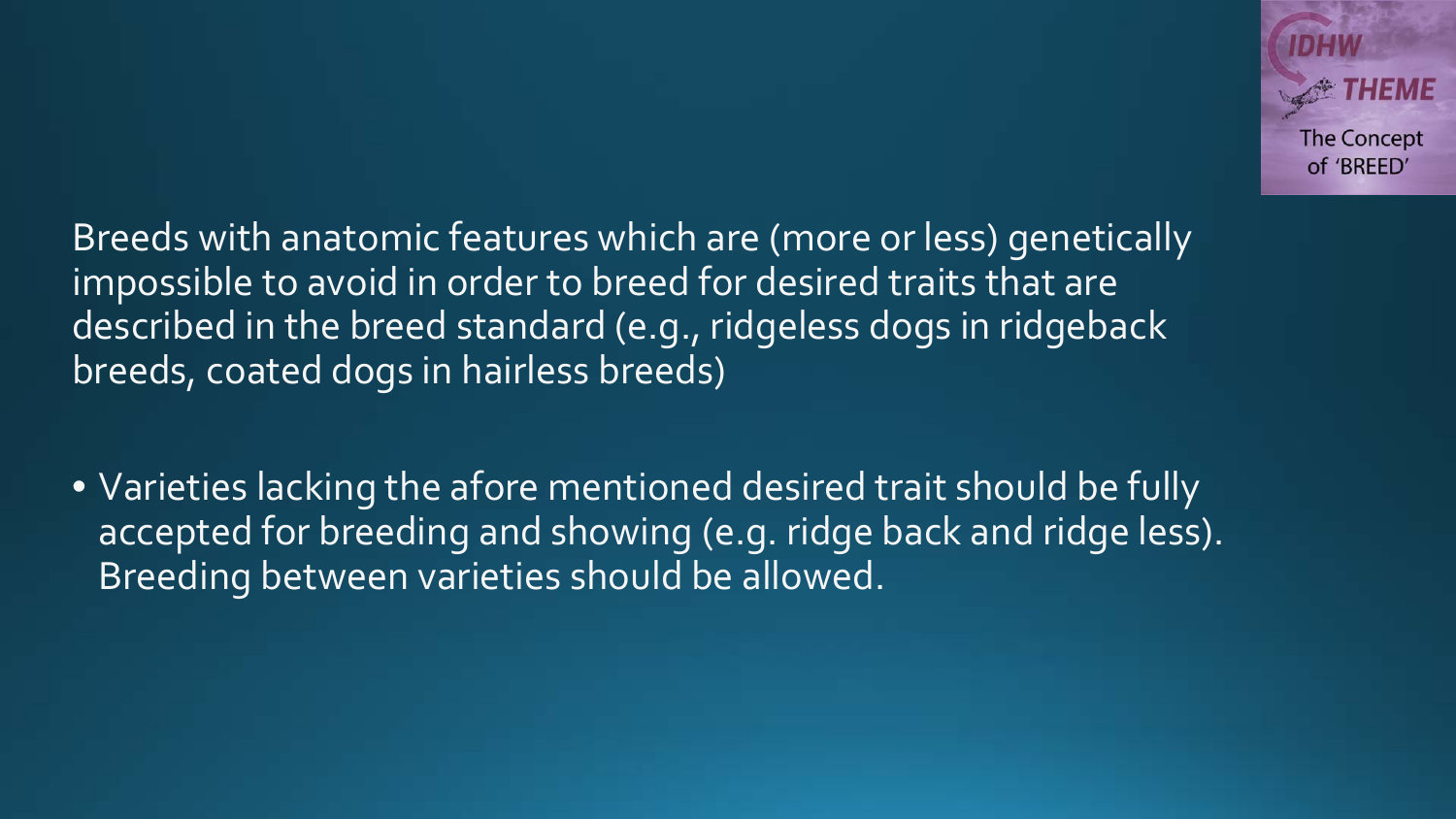Benefits/risks/need to include the expanding population of 'consumer-defined' crosses in discussions and education?

- 'Canute' element of resisting the tide of public opinion
- Links to supply of pet dogs issue
- Framework for acceptance is needed to include health and genetic realities (e.g avoiding known inherited diseases, inbreeding and temperament)
- Conformational issues (BOAS, jaw structure)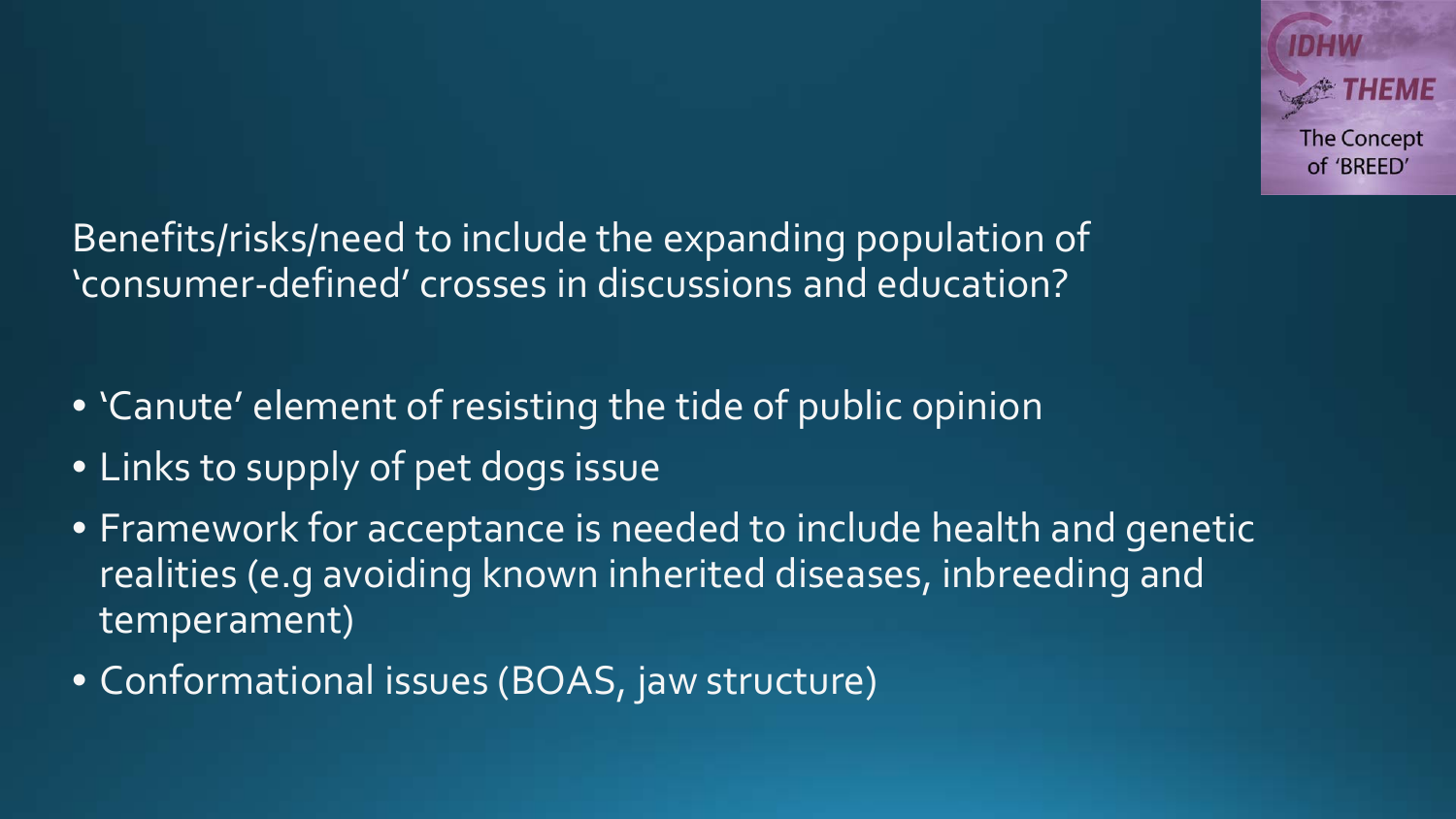Assessing the need for changes and identifying tools:

- Assessing the need to update the definition. Can the same benefits be achieved using other tools?
	- We need guidelines at FCI level to help kennel clubs and breed clubs with how to proceed with breeding between varieties and breeds.
	- FCI Scientific and Standard Commission working in cooperation with other kennel clubs should be given the task to develop such guidelines.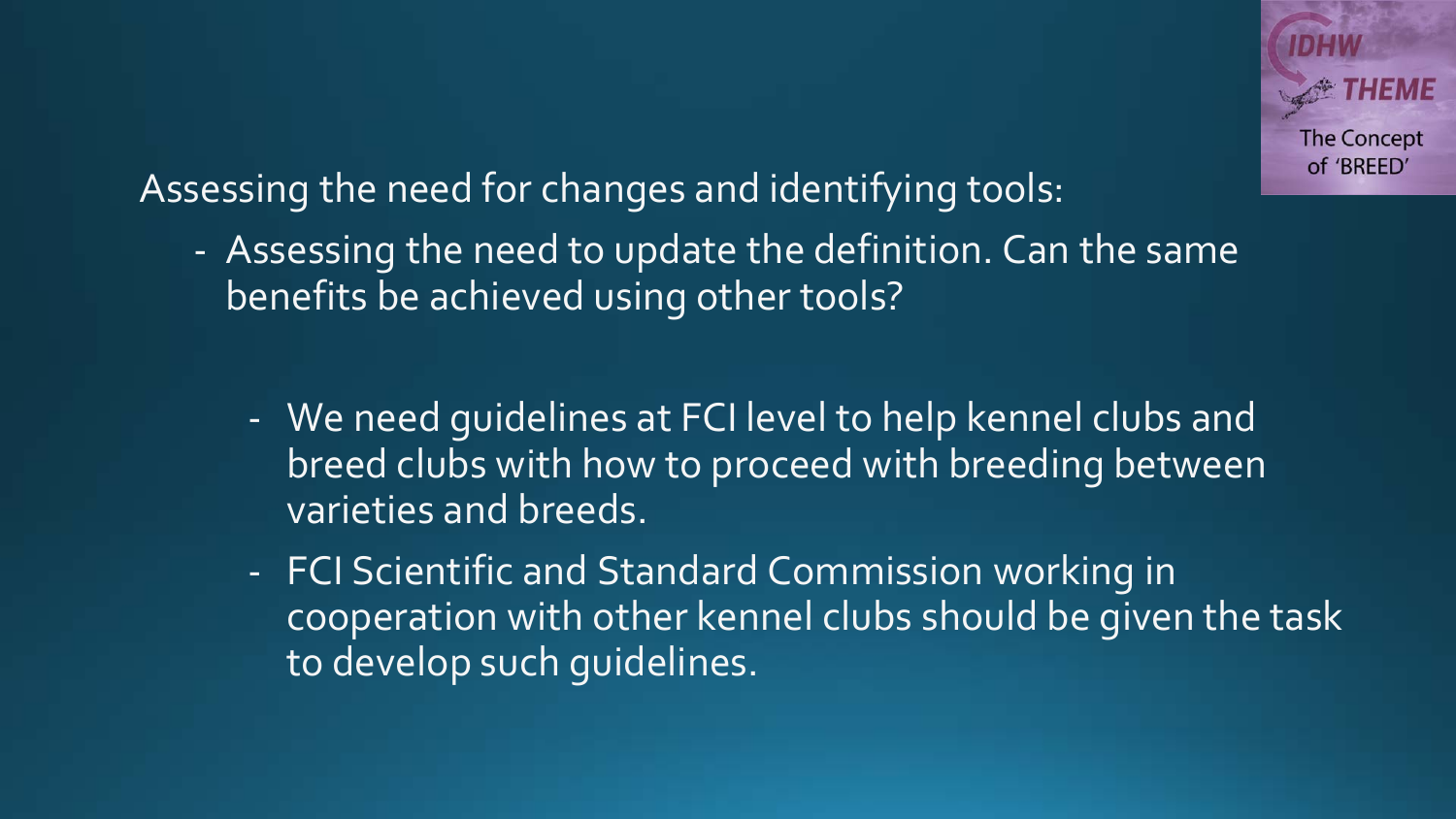## Two different scenarios

• Cross breeding projects

• Open studbooks

d:IsMa The Concept of 'BREED'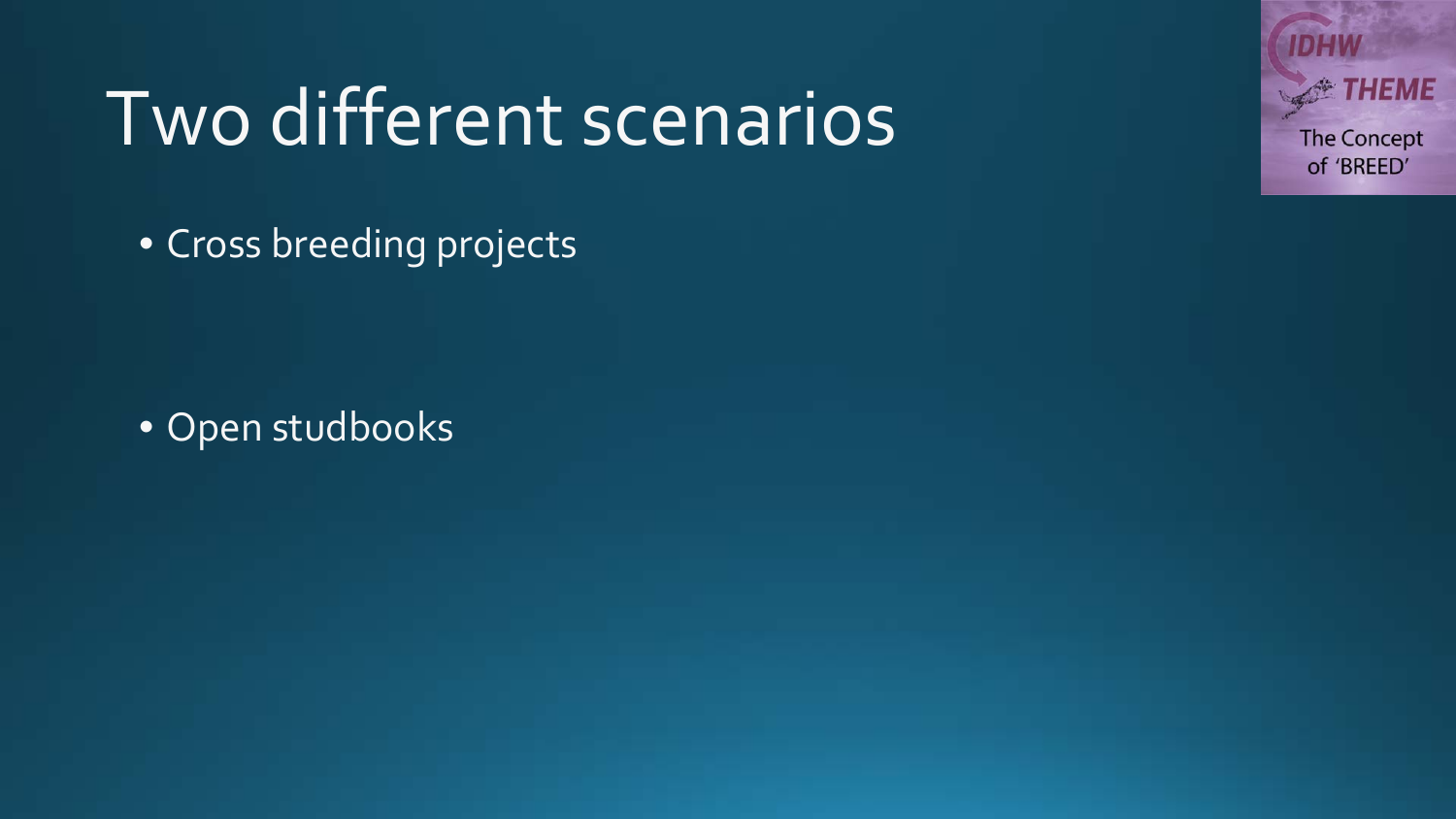# Long term and short term goals

**The Concept** of 'BREED'

The primary focus of these recommendations is health and welfare of all dogs.

- Long term:
	- Open studbooks between related breeds and/or breeds with common breeding goals in a controlled way.
	- Cross breeding projects should be used when a health or welfare problem can not be solved within breed.
	- KCs databases should be open for all dogs
- Short term:
	- Create a positive attitude to the concept of more open studbooks.
	- To encourage the development of crossbreeding projects.
	- Encourage KCs to record all dogs on a database.